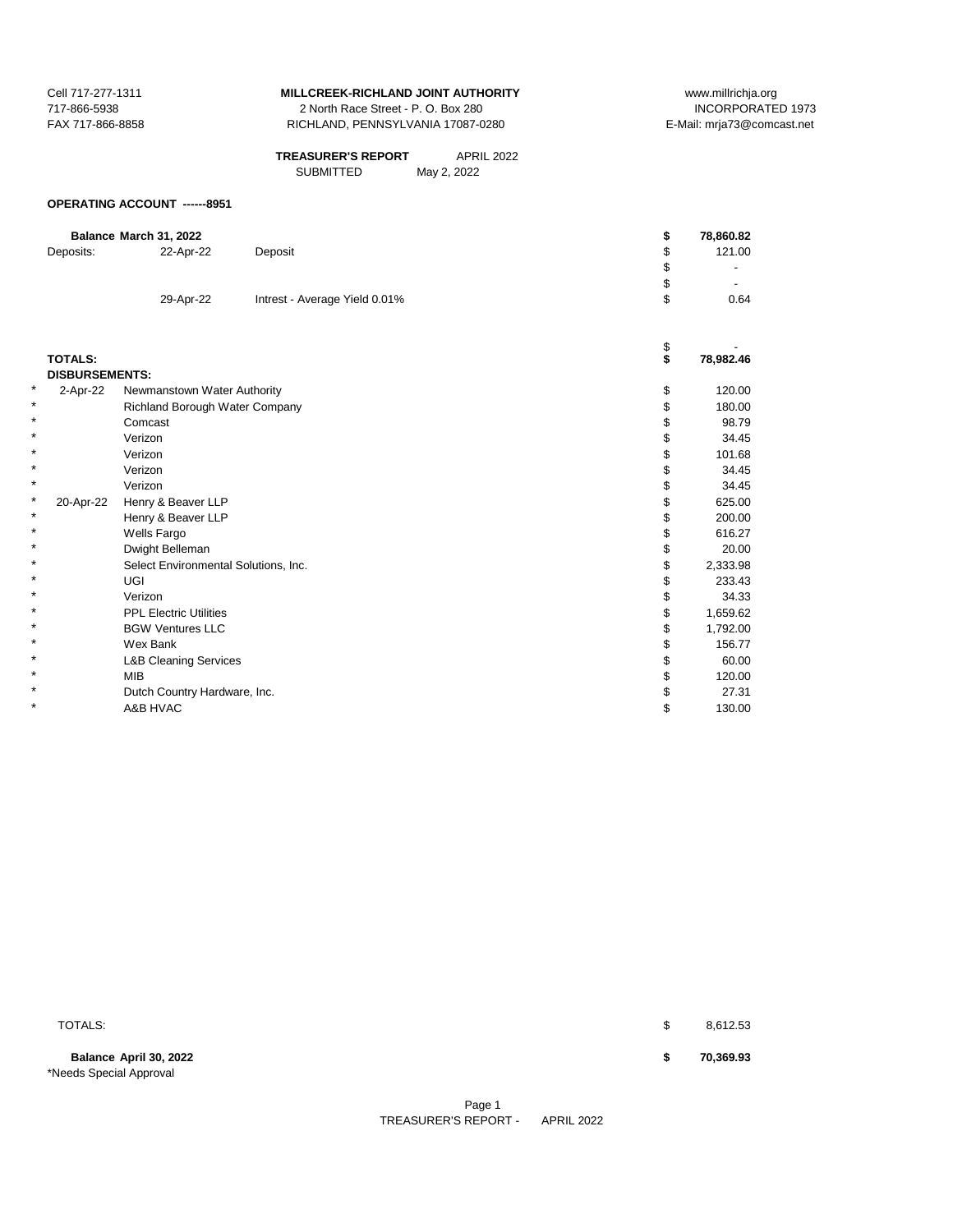## **PAYROLL ACCOUNT ------8944**

| Deposits:              | Balance March 31, 2022                                                  |                                                        | \$<br>\$                                  | 14,622.03         |
|------------------------|-------------------------------------------------------------------------|--------------------------------------------------------|-------------------------------------------|-------------------|
| TOTALS:                | 29-Apr-22                                                               | Intrest - Average Yield 0.01%                          | \$<br>\$<br>\$                            | 0.12<br>14,622.15 |
| Disbursements:         |                                                                         |                                                        |                                           |                   |
|                        |                                                                         |                                                        | \$                                        |                   |
|                        | <b>JAN KLAUS</b>                                                        |                                                        | \$                                        | 426.77            |
|                        | <b>JAN KLAUS</b>                                                        |                                                        | \$                                        | 35.29             |
|                        | <b>MAYBELLE MORGAN</b>                                                  |                                                        | \$                                        | 454.70            |
|                        | MAYBELLE MORGAN                                                         |                                                        | \$                                        | 75.37             |
|                        | REBECCA SCHNOKE<br><b>JOHN WOLGEMUTH</b>                                |                                                        | \$<br>\$                                  | 132.53<br>35.29   |
|                        | ARTHUR WEALAND                                                          |                                                        | \$                                        | 35.29             |
|                        | JAMES BOTTOMLEY                                                         |                                                        | \$                                        | 35.29             |
|                        |                                                                         |                                                        | \$                                        |                   |
|                        |                                                                         |                                                        | \$                                        |                   |
| TOTALS:                |                                                                         |                                                        | \$<br>\$                                  | 1,230.53          |
|                        | Balance April 30, 2022                                                  |                                                        | \$                                        | 13,391.62         |
|                        |                                                                         |                                                        |                                           |                   |
| <b>REVENUE ACCOUNT</b> |                                                                         |                                                        |                                           |                   |
|                        |                                                                         | JONESTOWN BANK AND TRUST COMPANY (JBT) - ------1958    |                                           |                   |
|                        | Balance March 31, 2022                                                  |                                                        | \$<br>\$                                  | 6,537.00          |
|                        | Deposits to JBT by Customers -                                          | <b>APRIL 2022</b>                                      | \$                                        | 235,744.91        |
|                        | SWEEP TO PLGIT Operating Account FROM JBT                               |                                                        | \$<br>\$                                  | 186,057.49        |
|                        | Disbursements:                                                          |                                                        |                                           |                   |
|                        |                                                                         | 4/6/2022 Returned Deposit Item #82                     | \$                                        | 155.00            |
|                        |                                                                         | 4/6/2022 Returned Deposit Item #6554                   | \$                                        | 155.00            |
|                        | Balance April 30, 2022                                                  |                                                        | \$<br>\$                                  | 55,914.42         |
|                        |                                                                         |                                                        |                                           |                   |
|                        |                                                                         | PENNSYLVANIA LOCAL GOVERNMENT INVESTMENT TRUST (PLGIT) |                                           |                   |
|                        | PLGIT - Class -Operating Account - ------4010<br>Balance March 31, 2022 |                                                        |                                           | \$1,256,819.66    |
| Interest:              |                                                                         | 30-Apr-22 Average Yield 0.04%                          | \$                                        | 135.39            |
| Deposits:              |                                                                         | 7-Apr-22 SWEEP FROM JBT (ACH)                          | \$                                        | 35,609.17         |
|                        |                                                                         | 14-Apr-22 SWEEP FROM JBT (ACH)                         | \$                                        | 54,708.93         |
|                        |                                                                         | 21-Apr-22 SWEEP FROM JBT (ACH)                         | \$                                        | 36,837.78         |
|                        |                                                                         | 28-Apr-22 SWEEP FROM JBT (ACH)                         | $\, \, \raisebox{12pt}{$\scriptstyle \$}$ | 58,901.61         |
|                        |                                                                         |                                                        | \$                                        |                   |
| <b>TOTALS:</b>         |                                                                         |                                                        | \$                                        | 1,443,012.54      |
| Disbursements:         |                                                                         |                                                        |                                           |                   |
|                        |                                                                         |                                                        | \$                                        |                   |
|                        |                                                                         |                                                        | \$                                        |                   |
| <b>TOTALS:</b>         |                                                                         |                                                        | \$                                        |                   |
|                        | Balance April 30, 2022                                                  |                                                        | \$<br>\$                                  | 1,443,012.54      |
|                        |                                                                         |                                                        |                                           |                   |

Page 2 TREASURER'S REPORT - APRIL 2022